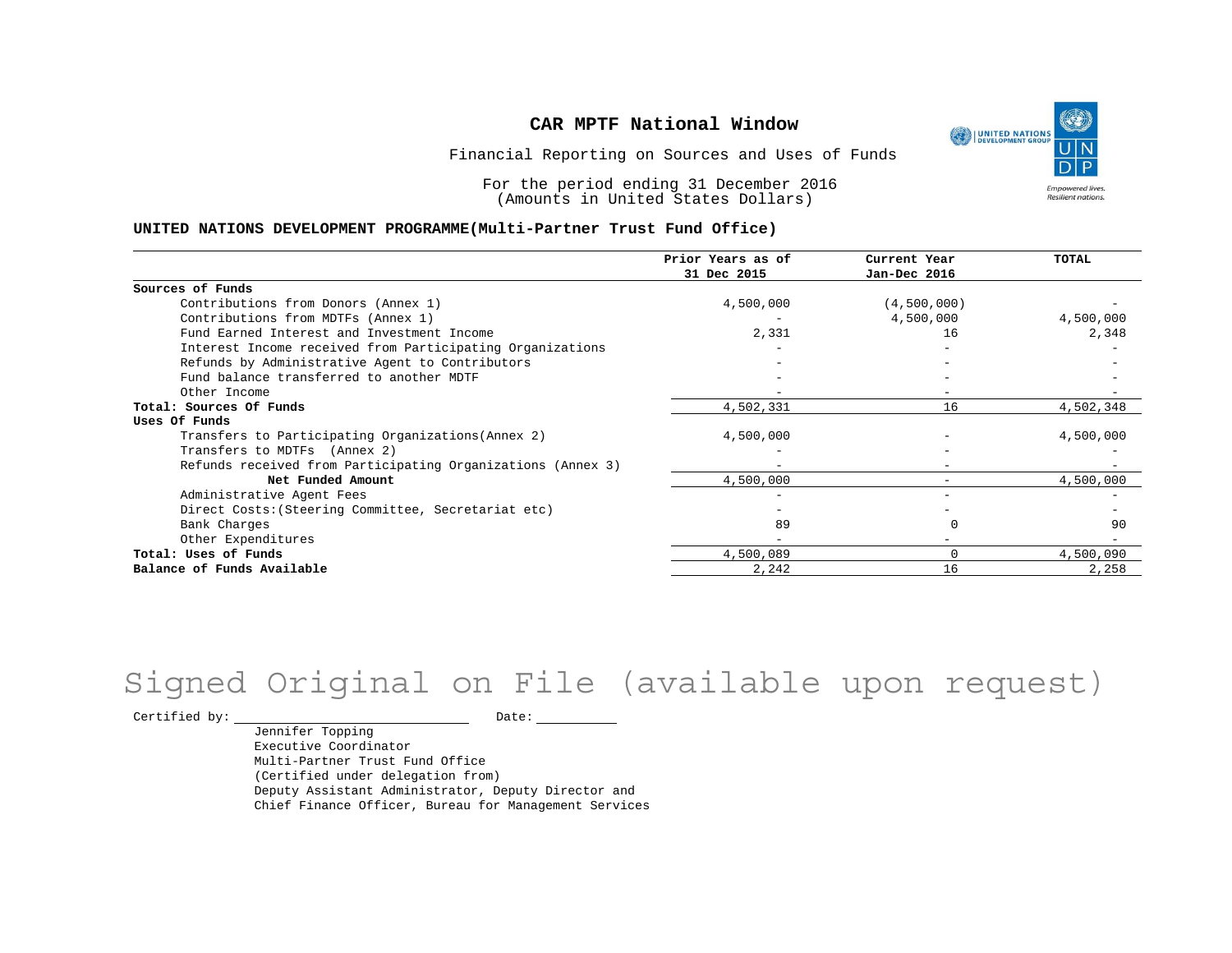

Financial Reporting on Sources and Uses of Funds

For the period ending 31 December 2016 (Amounts in United States Dollars)

#### **UNITED NATIONS DEVELOPMENT PROGRAMME(Multi-Partner Trust Fund Office)**

**Annex - 1: Contributions**

| Prior Years as of | Current Year | TOTAL     |
|-------------------|--------------|-----------|
| 31 Dec 2015       | Jan-Dec 2016 |           |
|                   |              |           |
| 4,500,000         | (4,500,000)  |           |
| 4,500,000         | (4,500,000)  |           |
|                   |              |           |
|                   | 4,500,000    | 4,500,000 |
|                   | 4,500,000    | 4,500,000 |
| 4,500,000         | $-$          | 4,500,000 |
|                   |              |           |

## Signed Original on File (available upon request)

Note:

For the current year statement a new change has been introduced to the format of the SUOF. Contributions have been separated and classified according to their source; contributions from donors are shown separately from contributions received from another MDTF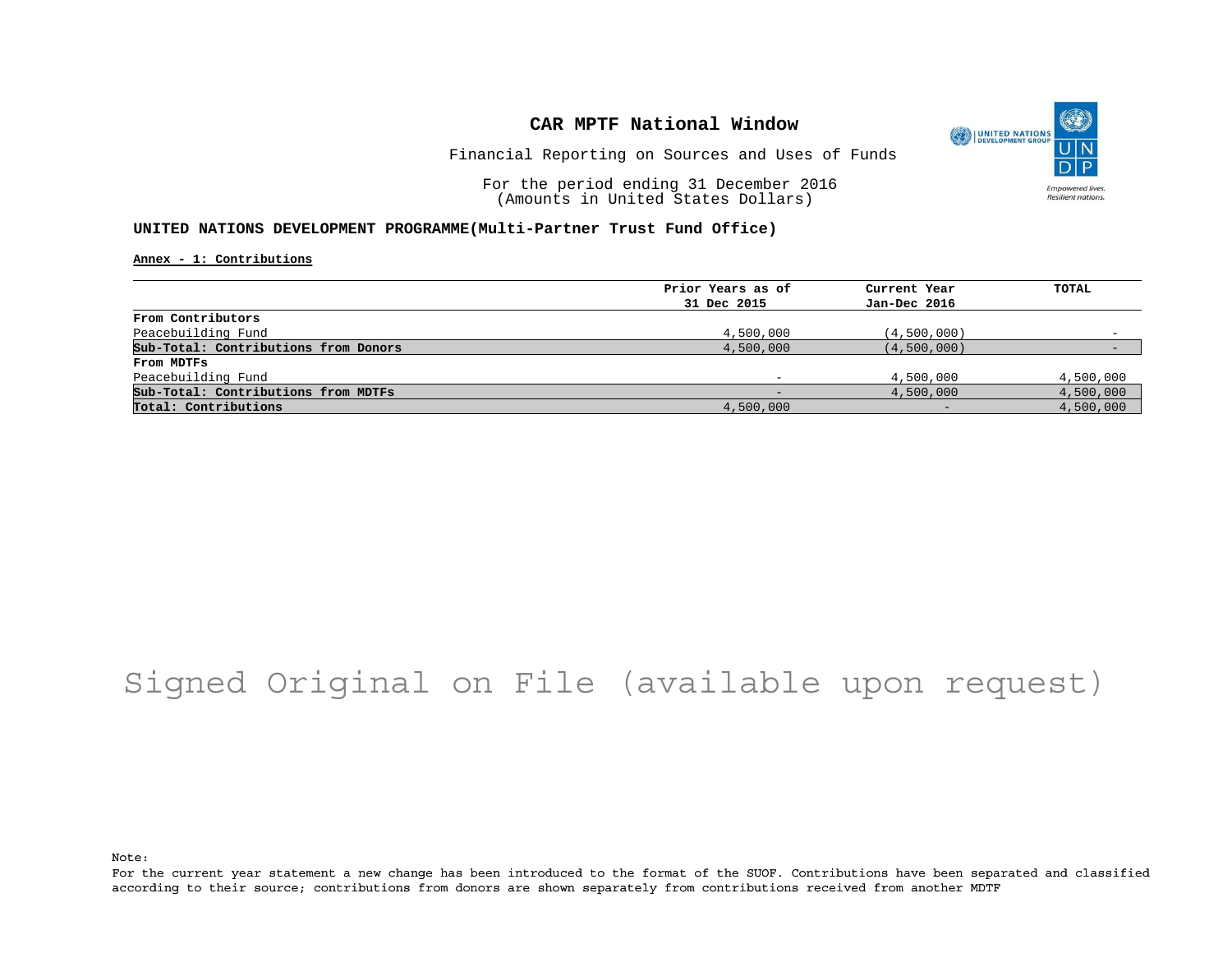

Financial Reporting on Sources and Uses of Funds

For the period ending 31 December 2016 (Amounts in United States Dollars)

#### **UNITED NATIONS DEVELOPMENT PROGRAMME(Multi-Partner Trust Fund Office)**

**Annex - 2: Transfers**

|                                              | Prior Years as of | Current Year             | <b>TOTAL</b> |
|----------------------------------------------|-------------------|--------------------------|--------------|
|                                              | 31 Dec 2015       | Jan-Dec 2016             |              |
| To Participating Organizations<br>Gyt of CAR | 4,500,000         | $\overline{\phantom{0}}$ | 4,500,000    |
| Total Transfers                              | 4,500,000         | $-$                      | 4,500,000    |

## Signed Original on File (available upon request)

Note:

Similar to contributions, separation for classification purposes has been applied to transfers. These are now classified based on the type of recipient receiving the funds; transfers to a Participating Organization or transfers to another MDTF